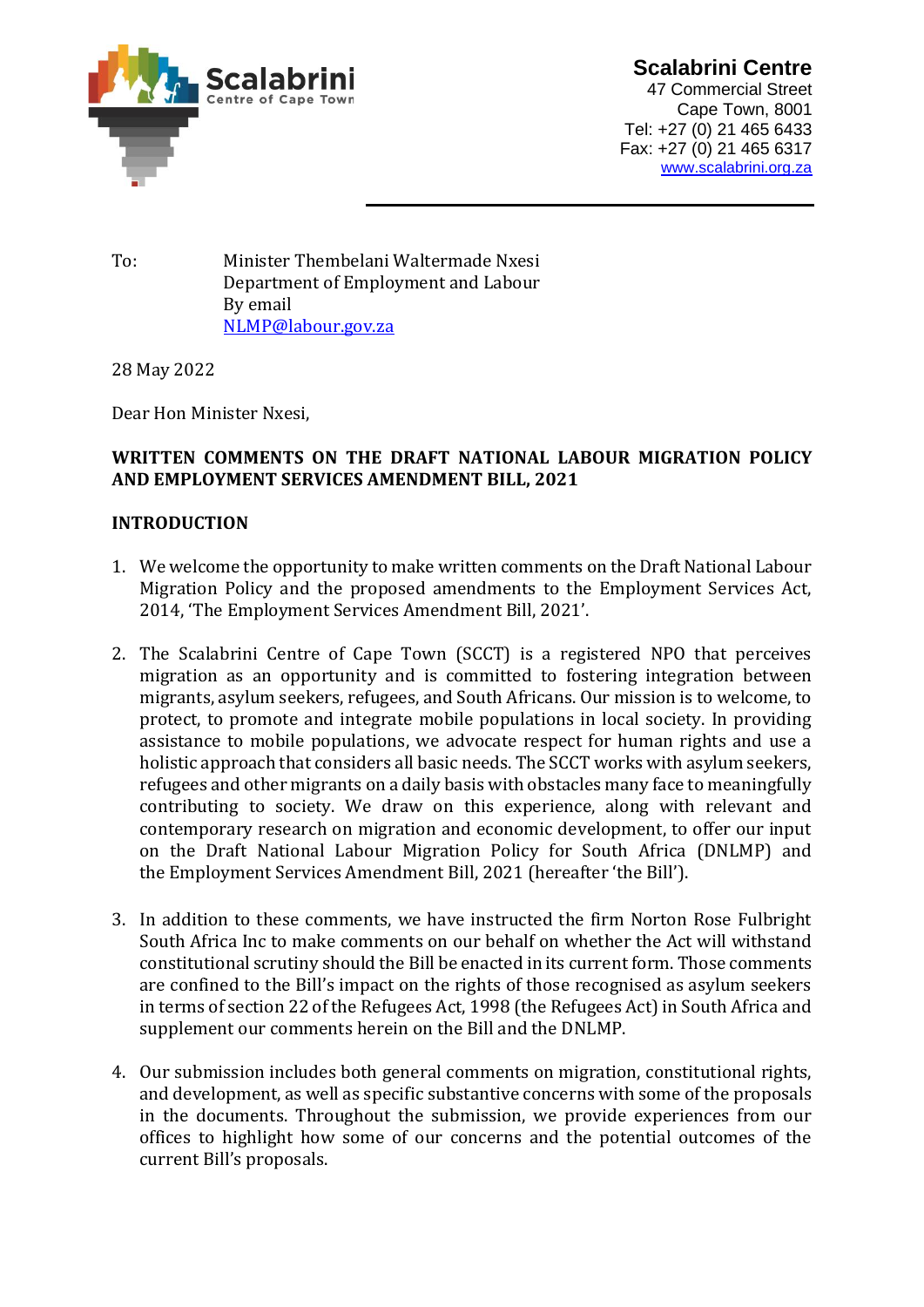5. While we welcome the general thrust of the DNLMP for South Africa – to 'follow a rights-based approach to the protection of all workers<sup>'1</sup> – we are concerned that many of the policy proposals and proposed legislative amendments do not assist us in realising this goal and would require significant revision if it is to establish a rightsbased approach to labour, protect workers, and pass constitutional muster.

### **GENERAL COMMENTS**

#### **Migration, work, and the 'need to adopt a much more progressive migration policy'**

- 6. The SCCT welcomes the general thrust of the DNLMP and we are encouraged by the DNLMP's close reading of the National Development Plan (NDP) and its stance on migration, including *inter alia*:
	- 6.1. The NDP's diagnosis that '[i]f properly managed, migration can fill gaps in the labour market and contribute positively to South Africa's development [...] If poorly managed, however, the skills and potentials of migrants will be neglected. Migration will remain a source of conflict and tension, and migrants will be increasingly vulnerable, subject to continued abuse, exploitation and discrimination';
	- 6.2. The NDP's recommendation that 'South Africa will need to adopt a **much more progressive migration policy** in relation to skilled as well as unskilled migrants, and should better plan for rapid urbanisation' [emphasis added]; and
	- 6.3. Embracing a number of steps to facilitate migration such as improving data collection, countering xenophobia by conducting sustained campaigns, effectively addressing the rights, vulnerabilities and specific needs of migrants in South Africa.<sup>2</sup>
- 7. We are equally encouraged that recent research investigating migration and economic development within our region is cited within the DNLMP and that the Department of Employment and Labour (DEL) takes this evidence seriously. We wholeheartedly support the DEL's commitment to undertake campaigns and awareness-raising measures to sensitise key stakeholders to migrant rights, such as employers and the financial and banking sector, and we encourage the DEL to explore further how awareness-raising measures and advocacy measures can help realise the DNLMP's goals in a constructive and holistic manner.<sup>3</sup>
- 8. We believe one of the most critical components of reaching the aim of the DNLMP is through measures that result in a strengthened SADC region. We believe a key component of this is through the continued rollout of special visa arrangements for migrants from the SADC region, as proposed by the Department of Home Affairs (DHA) in the 2017 *White Paper on International Migration,* and we support the DEL's commitment to:

 $1$  DNLMP, p. 12.

 $2$  Ibid, pp.59-60.

<sup>3</sup> Ibid, pp. 94-5.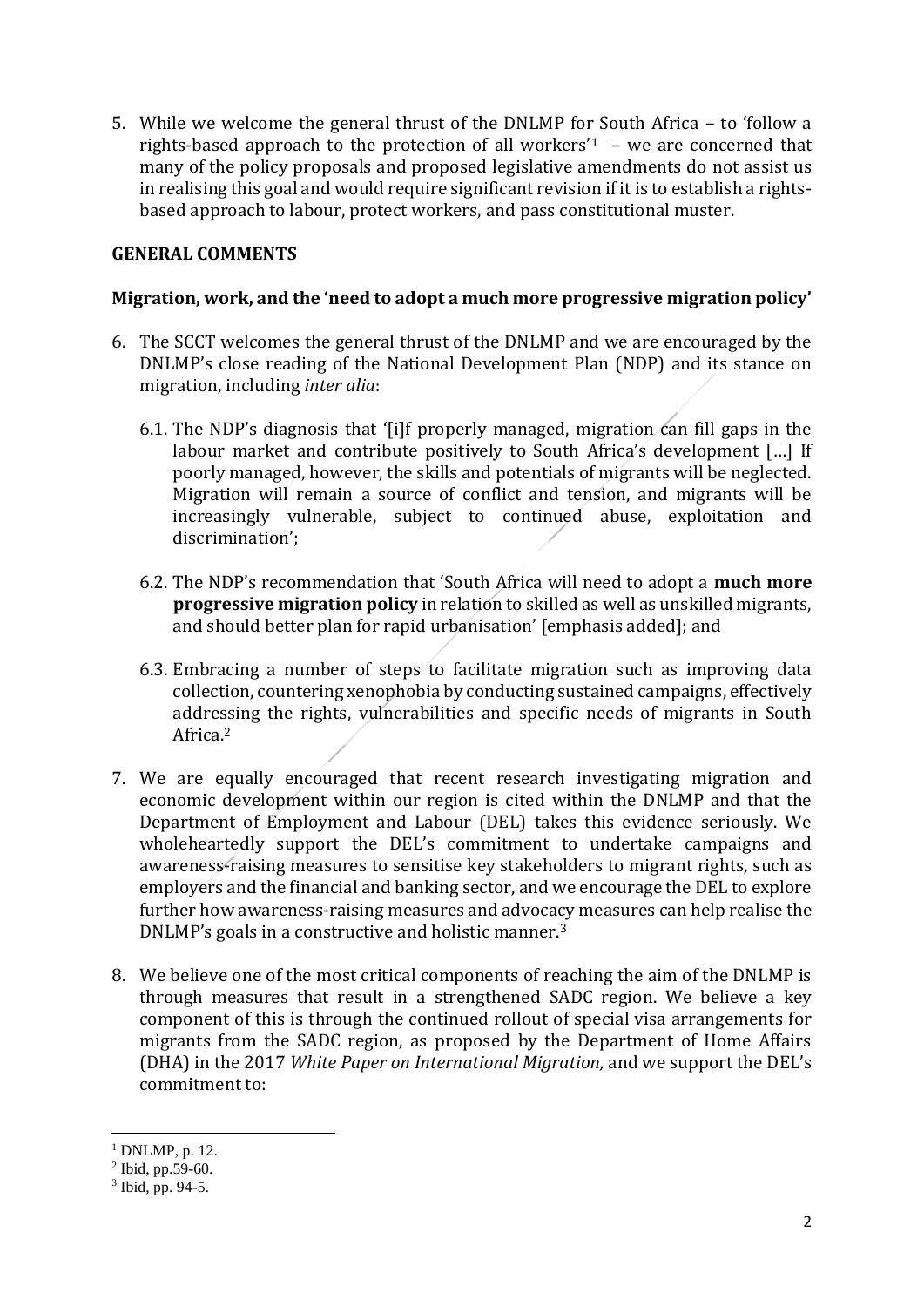- 8.1. advocate for the ratification of international and regional (AU and SADC) instruments for the protection of migrant workers;
- 8.2. to 'review and amend existing bilateral labour agreements with SADC Member States with a view to align them with international standards of protection'; and
- 8.3. to increase engagement in the region on issues of labour rights, social security, and trade union cooperation. 4
- 9. We believe this offers much to build from, and crucially proceeds from a starting point that views migration both as a resource and as a reality in our region. An approach from this perspective can provide South Africa with a platform to take the lead in creating a more harmonised and interconnected continent, where mobility is not seen as a problem but as a resource.
- 10. We are, however, concerned that a number of proposals diverge from the goal to establish a rights-based approach to the protection of all workers and other aspects of migration are misunderstood. We also believe this approach runs counter to other programmes focusing on inclusion such as the National Action Plan to combat Racism, Racial Discrimination, Xenophobia and Related Intolerance and pledges for its implementation. <sup>5</sup> We outline these broad concerns below relating to the rights of asylum seekers and refugees in the context of the South African asylum system, the realities of documentation (and its many permutations) in the current context, the potential unintended consequences of policy, and potential costs/benefits of increased regulation, and potential costs.

# **The right to dignity, the right to work, and the realities of a protracted asylum process**

- 11. Asylum seekers and refugees possess the right to work under both legislation and jurisprudence. While some legislation seeks to limit this right, it is our view such limitations are unlawful. Further, the length of time it takes for a refugee to secure recognition of their status is lengthy, meaning excluding asylum seekers from conducting work would be extremely detrimental to this constitutionally recognised constituency. We will address this in more detail below.
- 12. South Africa's domestic policy governing refugee and asylum matters has been lauded for its progressive and rights-based protections. Chief among its assets is its emphasis on local integration and an urban refugee policy that maximises refugee potential in cultural, economic and social dimensions. In practice, it is beyond dispute that the system has not functioned as envisaged in several key areas. One of these is the

<sup>4</sup> Ibid, pp. 96-7.

<sup>5</sup> See: https://www.justice.gov.za/nap/index.html and on the 23rd and 24th of May 2022 there the Department of Justice and Constitutional Development in collaboration with other government departments, stakeholders and civil society organisations convened of the World Conference Against Racism, Racial Discrimination, Xenophobia and Related Intolerance +20, which was 20 years since, and in commemoration of, the World Conference in Durban in 2001. At the Conference in May there was an inter-ministerial and civil society pledge and recommitment to combat Racism, Racial Discrimination and Xenophobia and implement the National Action Plan and yet it appears this commitment and pledge runs contrary to a lot of the Bill and DNLMP proposed.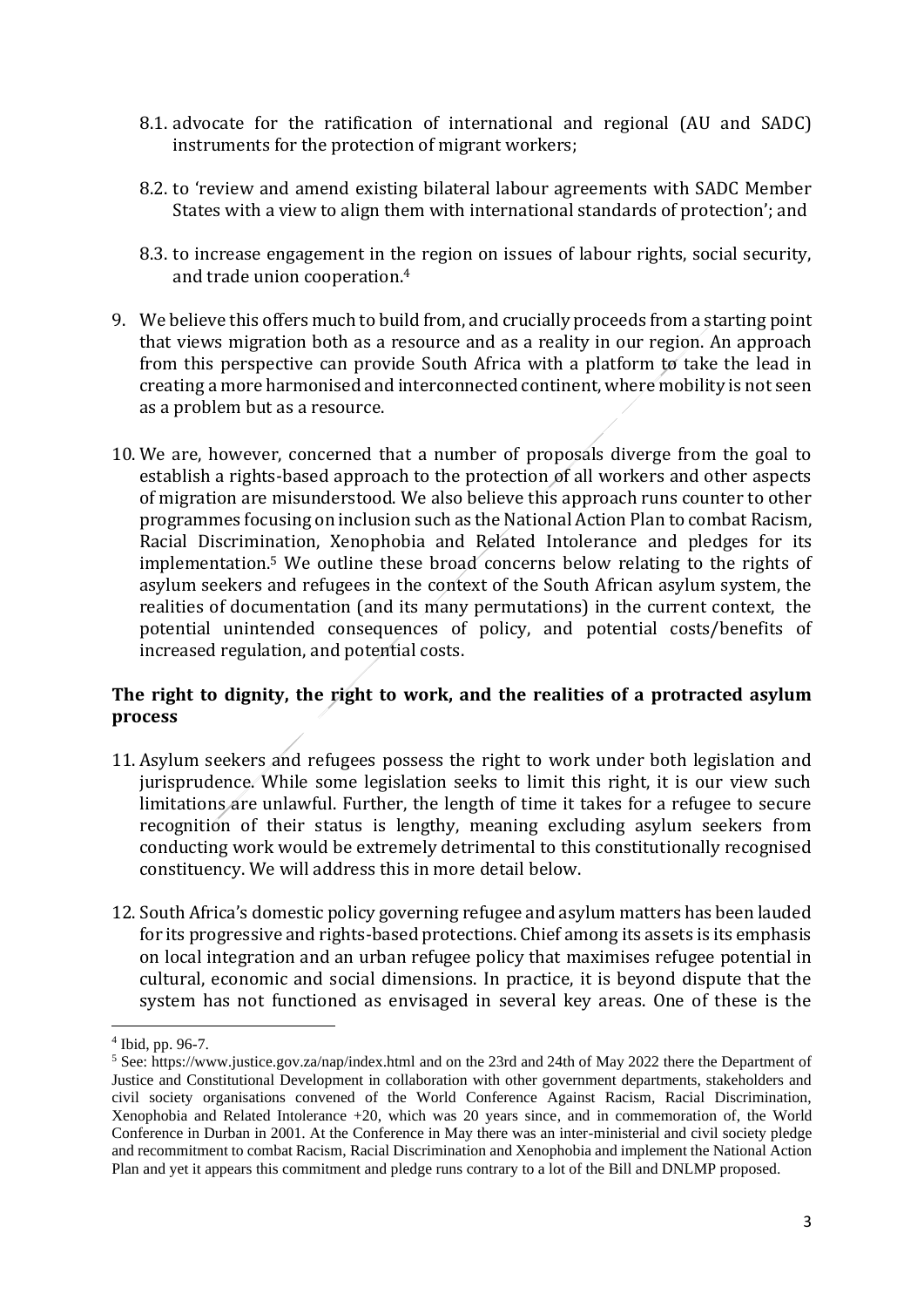implementation of an efficient and fair Refugee Status Determination (RSD) process – the process by which a refugee's status is acknowledged by the state. This shortcoming means that individuals who lodge asylum claims are mired in a protracted determination process, lasting in some cases over fifteen years. <sup>6</sup> While such examples of 15 or more years as an asylum seeker are at the upper end of the scale, they are not uncommon outliers, and it is not disputed that the asylum process commonly takes years for applicants to navigate the process and receive refugee recognition.

- 13. To give an idea of the current context of the RSD process, the Department of Home Affairs (DHA) stated in an answer to the Parliamentary question NW1586 that as of December 2019, '60% of Section 22 permits have been active for more than five years based on the 2019-midyear statistics'.<sup>7</sup> The COVID-19 pandemic has also seen also the closure of Refugee Reception Offices for a period of over two years further burdening the system. At the time of writing, it is hard to predict how many undocumented asylum seekers there may be waiting to lodge asylum claims.<sup>8</sup> However, it is clear that the reality – as evidenced from the statistics since the asylum system has been in place – is that this process will not be concluded within a short time span in the near future. Even if the process becomes more efficient, the reality is that bona fide refugees are likely to have asylum seeker status for significant periods of time.
- 14. This reality is critical as it relates to the rights of those who fall under the legal category 'asylum seeker' and those of 'refugee'. The courts have confirmed a core principle of refugee law in that asylum seekers must be treated as presumptive refugees. In the case of *Saidi and Others v Minister of Home Affairs and Others* ('*Saidi'*), the Constitutional Court (CC) held 'a person does not become a refugee because of recognition, but is recognised because he or she is a refugee'.<sup>9</sup> The CC in the *Abore v Minister of Home Affairs* citing the CC case of *Ruta* v *Minister of Home Affairs*<sup>10</sup> elaborated that refugee protection under international and domestic law and protection applies to asylum seekers, stating that:

the 1951 Convention protects both what it calls 'de facto refugees' (those who have not yet had their refugee status confirmed under domestic law) or asylum seekers, and 'de jure refugees' (those whose status has been determined as refugees). The protection applies as long as the claim to refugee status has not been finally rejected after a proper procedure.<sup>11</sup>

<sup>&</sup>lt;sup>6</sup> The SCCT has clients who have lodged applications in 2006 who have not yet received a final determination and thus remain 'asylum seekers' on 'temporary' visas / permits.

<sup>7</sup> <https://pmg.org.za/committee-question/12936/> .

<sup>8</sup> Early reports about the re-opening of these facilities indicates massive confusion about procedures, processes and what services are rendered, resulting in many refugees being turned away without assistance. See T. Washinyira and K. Mutandiro 'Dozens turned away as refugee office reopens after two years', GroundUp, 3 May 2022, available at: [https://www.groundup.org.za/article/dozens-were-turned-away-refugee-office-reopens](https://www.groundup.org.za/article/dozens-were-turned-away-refugee-office-reopens-after-two-years/)[after-two-years/](https://www.groundup.org.za/article/dozens-were-turned-away-refugee-office-reopens-after-two-years/)

<sup>9</sup> *Saidi and Others v Minister of Home Affairs and Others* 2018 (4) SA 333, para 34.

<sup>10</sup> *Ruta v Minister of Home Affairs* (CCT02/18) [2018] ZACC 52, para 27.

<sup>11</sup> *Abore v Minister of Home Affairs* [2021] ZACC 50, para 42.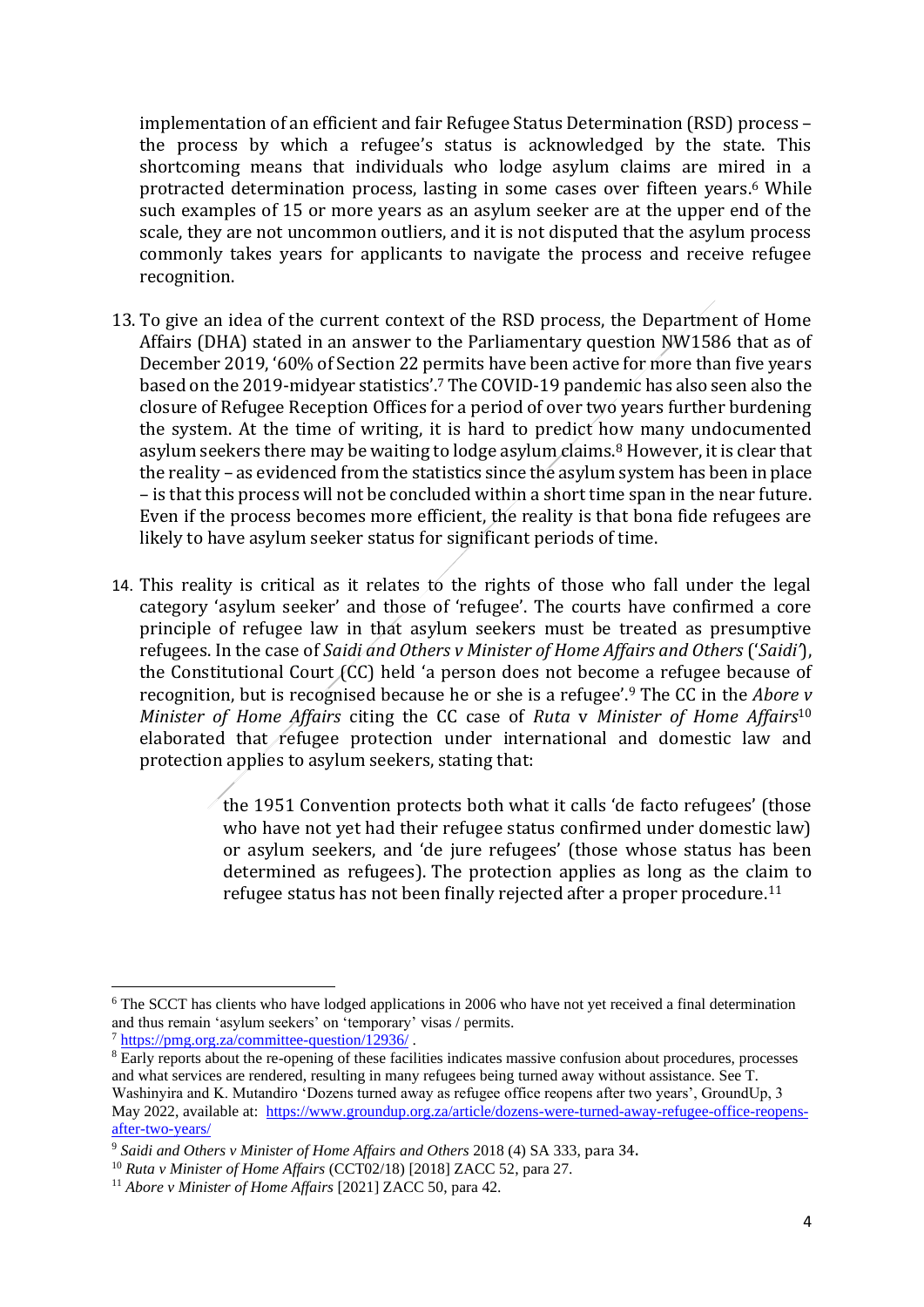15. The CC in the *Saidi* case further stated that in practice, this means that extending protections to asylum seekers during the adjudication process ensures that refugees are not denied crucial rights:

> She or he is not exposed to the possibility of **undue disruption of a life of human dignity**. That is, **a life of: enjoyment of employment opportunities**; having access to health, educational and other facilities; being protected from deportation and thus from a possible violation of her or his right to freedom and security of the person; and **communing in ordinary human intercourse without undue state interference**. [emphasis added].<sup>12</sup>

- 16. As the South African refugee framework emphasises urban integration and a rightsbased approach as opposed to a humanitarian or aid-oriented camp model, the right to work and fair labour practices are crucial components of the system. These rights have been clarified by the courts in the two key cases of *Minister of Home Affairs and Others* v *Watchenuka and Another* ( '*Watchenuka*')<sup>13</sup> and the *Somali Association of South Africa and Others v Limpopo Department of Economic Development Environment and Tourism and Others* ( '*Limpopo Traders*'). <sup>14</sup>
	- 16.1. In *Watchenuka*, the Supreme Court of Appeal (SCA) held that the Refugees Act, which at the time did not allow for the automatic right to work but instead set out a system where an individual could only apply for that right if their claim had not been finalised within six months, impinged on the right to dignity of asylum seekers. The SCA held that the system as devised constituted a 'material invasion' of human dignity that could not be justified under the limitations clause of the Constitution. The SCA held that the right to dignity is a 'foundational value' of the Constitution and is

the basis and the inspiration for the recognition that is given to other more specific protections that are afforded by the Bill of Rights. The freedom to engage in productive work – even where that is not required in order to survive – is an important component of human dignity, for mankind is preeminently a social species with an instinct for meaningful association […].<sup>15</sup>

Subsequent to and resulting from the case all asylum seeker permits/visas were endorsed the right to work on the direction of the Standing Committee for Refugee Affairs.

16.2. The case is significant as it clarifies that the 'freedom to engage in productive work' is intrinsic to human dignity. Any policy or legislation that prohibits employment in circumstances where an individual like an asylum

<sup>12</sup> *Saidi and Others v Minister of Home Affairs and Others* 2018 (4) SA 333, para 18.

<sup>13</sup> 010/2003) [2003] ZASCA 142; [2004] 1 All SA 21 (SCA) (28 November 2003)

<sup>14</sup> *Somali Association of South Africa and Others v Limpopo Department of Economic Development* 

*Environment and Tourism and Others (*48/2014) [2014] ZASCA 143; 2015 (1) SA 151 (SCA); [2014] 4 All SA 600 (SCA) (26 September 2014).

<sup>15</sup> At paras 26-8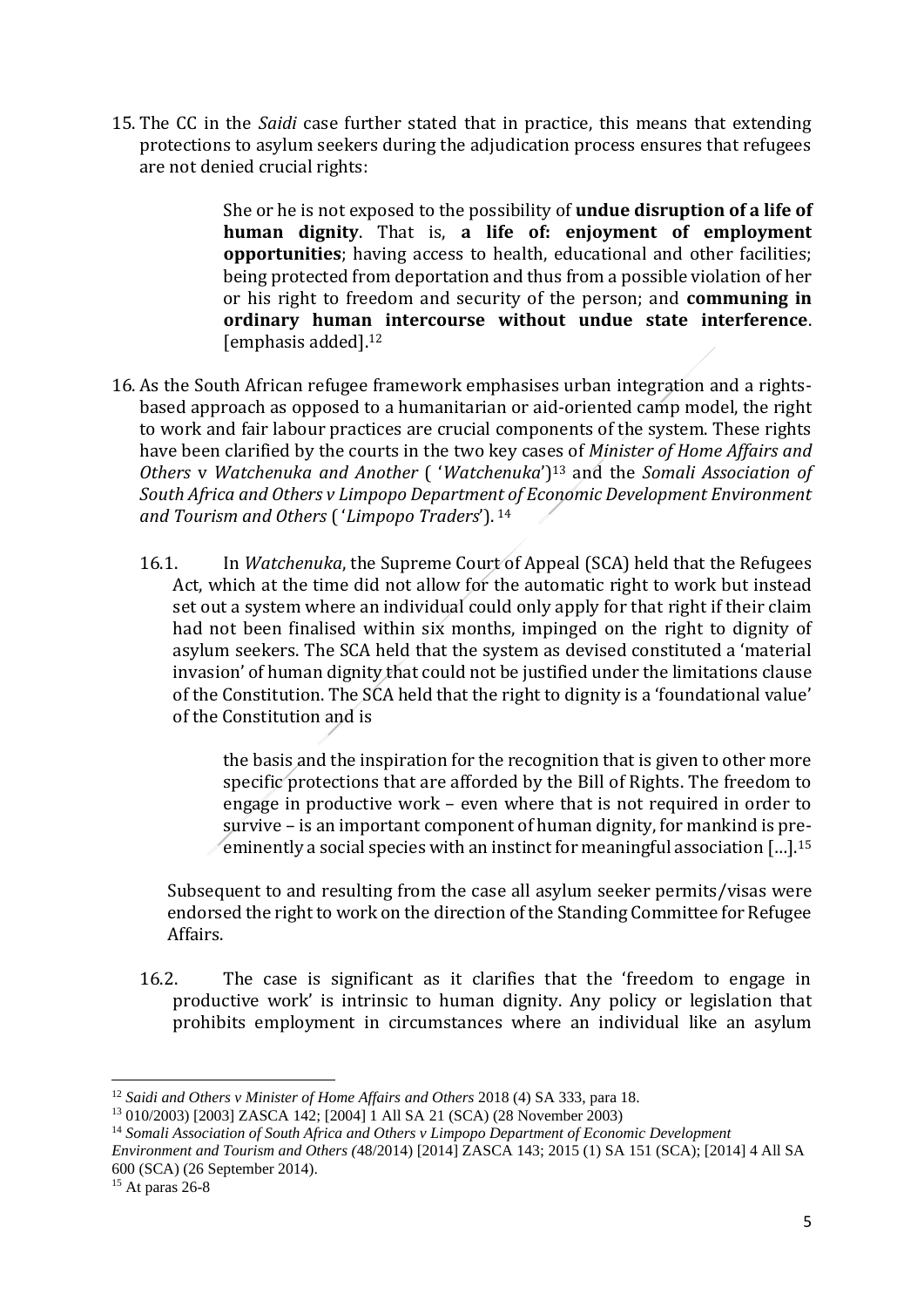seeker has no other reasonable means of support is a material invasion of human dignity, and that this is not justifiable in terms of section 36 of the Constitution.

- 16.3. The *Limpopo Traders* case dealt with the issue of self-employment for asylum seekers and refugees. In that case, the SCA held that asylum seekers and refugees have the right to self-employment and to conduct work in the informal sector. Again, the ability to sustain oneself was held to be inextricably linked to the right to dignity, and the SCA held that there is no barrier to extend this principle into informal work and self-employment.
- 17. What this jurisprudence makes clear is that the right to dignity and the ability to sustain oneself are linked. This builds on an understanding of the intertwined nature of the rights in the Constitution as being 'inter-related and mutually supporting'.<sup>16</sup> The CC elaborated further that:

There can be no doubt that human dignity, freedom and equality, the foundational values of our society, are denied those who have no food, clothing or shelter. Affording socio-economic rights to all people therefore enables them to enjoy the other rights enshrined in Chapter 2. The realisation of these rights is also key to the advancement of race and gender equality and the evolution of a society in which men and women are equally able to achieve their full potential. $^{17}$ 

- 18. The jurisprudence sets out clear legal standards in relation to the rights of asylum seekers and refugees to conduct work and live meaningful, dignified lives. Legislation or policy that restricts these rights without regard to the right to dignity and the ability of individuals to support themselves, or that results in undue state interference to the realisation of core rights, will not pass constitutional muster.
- 19. A major concern with the Bill is that it does not adequately consider the context of the asylum process nor the rights of refugees.<sup>18</sup> This misunderstanding of the asylum system and the rights of refugees throughout the refugee status determination process has repercussions for many of the proposed amendments. This jurisprudence also makes it clear that if a policy or legislation has the practical effect of impinging on constitutional rights due to ineffective, unclear, protracted administrative processes and practices, this can amount to undue state interference with asylum seekers' ability to exercise their rights and would thus be unlawful.
- 20. We note here that it is hard to see how many of the Bill's proposals will not result in infringing the rights of asylum seekers and refugees, and we implore the DEL to ensure this is addressed.

### **The realities of documentation in South Africa**

<sup>&</sup>lt;sup>16</sup> Government of the Republic of South Africa and Others v Grootboom and Others (CCT11/00 [2000] ZACC 19, para 23.

 $17$  Ibid.

<sup>&</sup>lt;sup>18</sup> As noted above asylum seekers are refugees as a matter of fact which is affirmed as a matter of law once they are granted formal recognition of refugee status.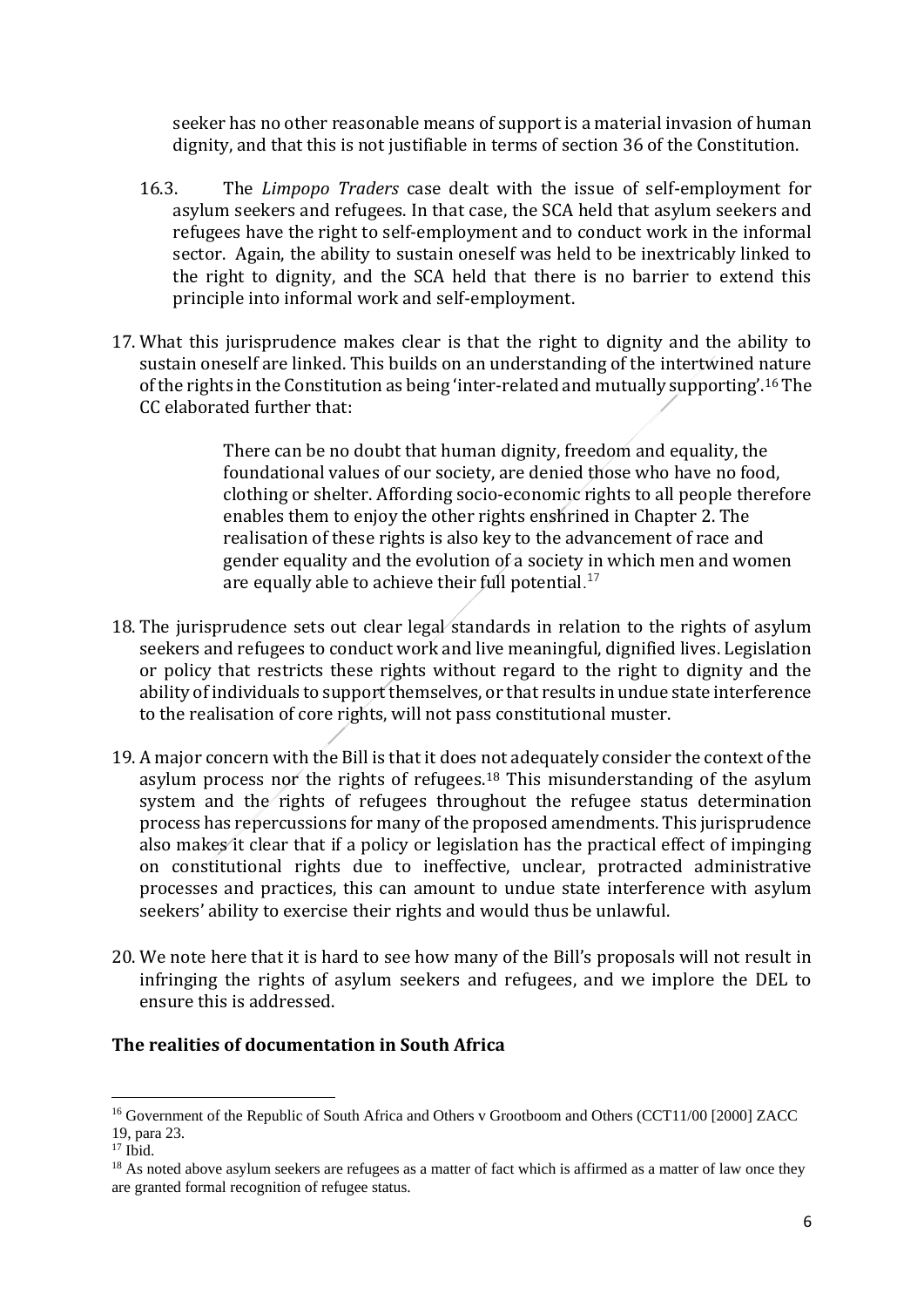- 21. Many of the provisions of the Bill are built on the premise that individuals can easily and accurately determine the legality and rights of differently situated non-citizens. The practices of DHA officials vary across provinces, offices, and divisions resulting in a patchwork of visa-related documentation (such as stamps on expired permits, handwritten appointment notes with stamps, ATM-style receipt slips for appointments months in advance, irregular and error-ridden visas, as well as 'blocked' ID books). This was labelled a 'burgeoning culture of bureaucratic informality' 12 years ago, and it is now an institutionalised aspect of the DHA's migration management practices.<sup>19</sup> What it means practically is that employers and labour inspectors will encounter a variety of configurations of documentation, and clear-cut distinctions between 'legal' and 'illegal' may not be straight-forward.
- 22. The Covid-19 pandemic has further complicated the situation resulting in large numbers of non-citizens having 'expired' documentation but being protected by blanket extensions issued by the DHA. The pandemic also resulted in the DHA incurring more visa application backlogs, meaning more individuals are relying on application receipts for prolonged periods of time. This has further muddied already murky waters of legality in relation to immigration status. The headline of a recent article by *GroundUp* spells this out clearly: 'Chaotic Home Affairs system leaving immigrants living legally in SA undocumented', and the article details how DHA officials are denying individuals the ability to exercise their rights due to a misunderstanding of policy and documentation.<sup>20</sup>

### **Unintended consequences of policy**

- 23. The SCCT is very concerned about the possibility of policy and legislation inadvertently promoting xenophobia or being 'hijacked' by unscrupulous actors. In *Limpopo Traders*, the SCA noted that the conduct of the authorities in Operation Hardstick, the operation that gave rise to the case that was conducted by the South African Police Services (SAPS) to shut down businesses that did not have the requisite trading permits, left one with 'the uneasy feeling that the stance adopted by the authorities in relation to the licensing of spaza shops and tuck shops was in order to induce foreign nationals who were destitute to leave our shores'. <sup>21</sup> This led the SCA to declare that when addressing matters relating to regulation of labour and the refugee system, the state '**must also guard against unwittingly fuelling xenophobia**'. 22
- 24. This imperative is particularly prescient in our current context as we continue to recover from the Covid-19 pandemic. In recent years, migration has been increasingly scapegoated for a range of socio-economic challenges and commandeered by political parties and vigilante movements.<sup>23</sup> Within this highly-charged atmosphere, one

<sup>19</sup> D. Vigneswaran et al, 'Criminality or Monopoly? Informal Immigration Enforcement in South Africa'. *Journal of Southern African Studies* vol. 36.

<sup>&</sup>lt;sup>20</sup> See for example T. Washinyira, 'Chaotic Home Affairs system leaving immigrants living legally in SA undocumented', 4 April 2022, at [https://www.dailymaverick.co.za/article/2022-04-04-chaotic-home-affairs](https://www.dailymaverick.co.za/article/2022-04-04-chaotic-home-affairs-system-leaving-immigrants-living-legally-in-sa-undocumented/)[system-leaving-immigrants-living-legally-in-sa-undocumented/](https://www.dailymaverick.co.za/article/2022-04-04-chaotic-home-affairs-system-leaving-immigrants-living-legally-in-sa-undocumented/)

<sup>21</sup> Limpopo Traders, para 44.

 $22$  Ibid.

<sup>&</sup>lt;sup>23</sup> See, J. Khumalo, 'Employment ministry condemns Malema's "dangerous" labour inspections as EFF leader digs in heels', News24, 20 January 2022, available at: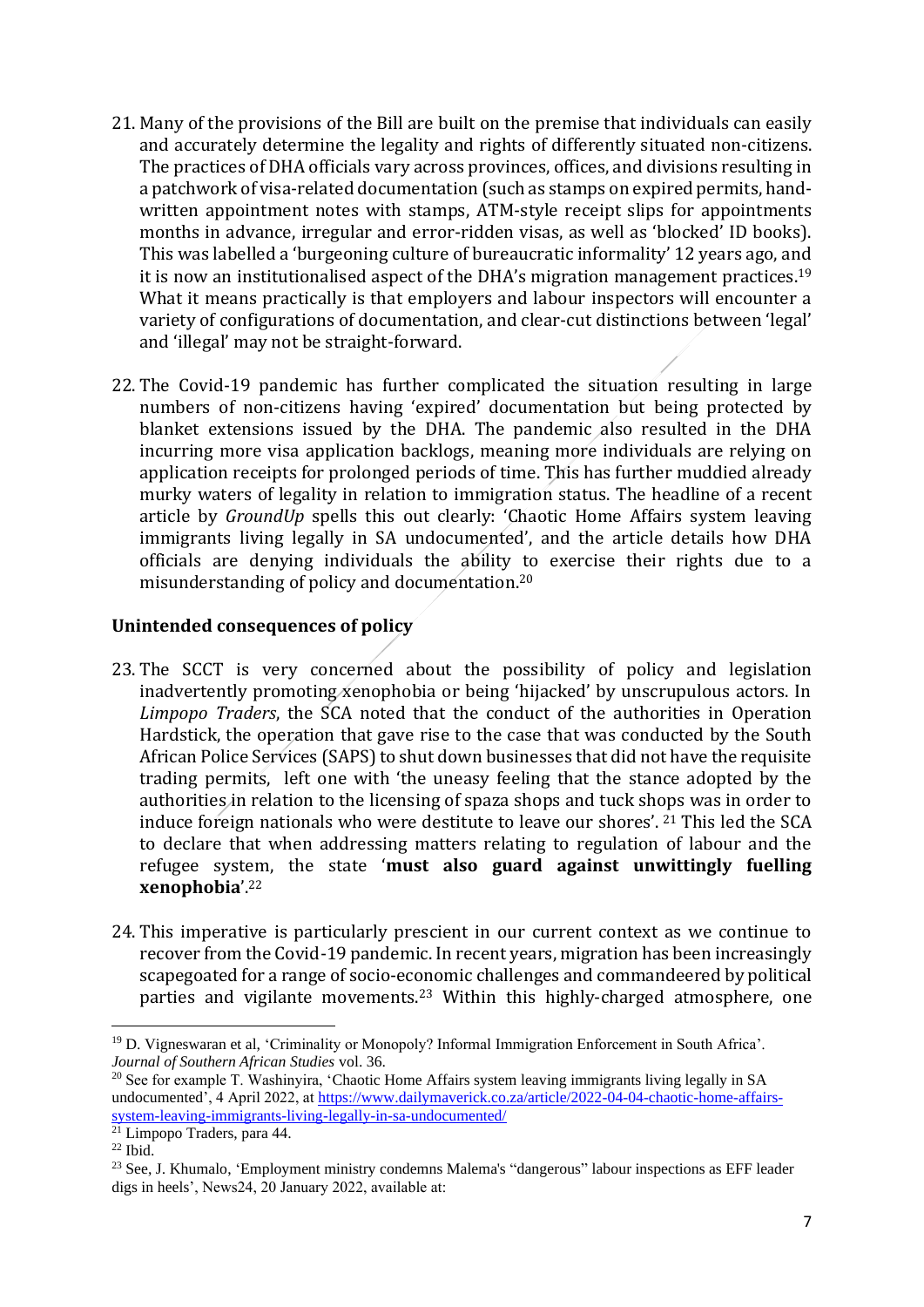individual has already been brutally murdered, allegedly due at least in part to a lack of 'papers'.<sup>24</sup> The introduction of legislation lacking clarity in this atmosphere can dovetail all too easily with anti-migrant rhetoric which is unfortunately commonplace in the political and social spheres.<sup>25</sup> Most concerning is the very real possibility that it may, however unwittingly, result in some individuals or groups appropriating the legislation for their own parochial and often unlawful means. Already there is evidence of this occurring in relation to this Bill, with a leader of an anti-migrant movement stating the following in May 2022:

> 'But now we have learnt that the ministers have said that the local businesses are only for South Africans. The other thing is that even if you are legal in the country, if [you do not have] a scarce skill then you cannot be working. Now, it is illegal and legal immigrants. If you are legal here, you are not supposed to be working in a restaurant. Working in a restaurant doesn't require any special skill.'<sup>26</sup>

25. The quote above demonstrates how policy can result in unintended consequences, and it is extremely important this legislation protects the rights of all workers, citizen and non-citizen alike; that it is clear in the administrative requirements and systems it sets out; and that these systems do not infringe on Constitutional rights, and that they are practical and can be implemented within the South African context. It is incumbent on the DEL and parliament that any legislation in this area will help us in our shared goal of realising the society we all want to achieve.

### **Growing the South African economy or growing burdensome layers of regulation?**

26. The SCCT is concerned that the Bill is focused on increasing regulation which may be to the detriment of the economy and society, and therefore contrary to the DNLMP's overall aim. Recent research by the World Bank has found that immigration positively impacts the South African economy, with findings that one migrant worker generated roughly two jobs for citizens.<sup>27</sup> The report underscores how migration and employment it is not a zero-sum game but instead an issue of complementarity, with migrants contributing to local communities through providing accessible goods and services as well as providing employment opportunities. It is worth quoting the World Bank Director for Southern Africa's Paul Noumba Um on the study:

[https://www.news24.com/news24/southafrica/news/employment-ministry-condemns-malemas-dangerous](https://www.news24.com/news24/southafrica/news/employment-ministry-condemns-malemas-dangerous-labour-inspections-as-eff-leader-digs-in-heels-20220120)[labour-inspections-as-eff-leader-digs-in-heels-20220120](https://www.news24.com/news24/southafrica/news/employment-ministry-condemns-malemas-dangerous-labour-inspections-as-eff-leader-digs-in-heels-20220120) and N. Majola, 'Operation Dudula members march through Durban's city centre', *GroundUp*, 11 April 2022, available at:

[https://www.groundup.org.za/article/operation-dudula-members-march-south-beach/.](https://www.groundup.org.za/article/operation-dudula-members-march-south-beach/)

<sup>&</sup>lt;sup>24</sup> B. Mbhele, 'Seven men accused of murdering Zimbabwean Elvis Nyathi in Diepsloot back in dock', *Eyewitness News*, 24 April 2022, available at: [https://ewn.co.za/2022/04/25/seven-men-accused-of-murdering](https://ewn.co.za/2022/04/25/seven-men-accused-of-murdering-zimbabwean-elvis-nyathi-in-diepsloot-back-in-dock)[zimbabwean-elvis-nyathi-in-diepsloot-back-in-dock](https://ewn.co.za/2022/04/25/seven-men-accused-of-murdering-zimbabwean-elvis-nyathi-in-diepsloot-back-in-dock)

<sup>&</sup>lt;sup>25</sup> See for example C. Nebe, 'South Africa: New campaign reignites xenophobic rhetoric', Deutsche Welle, 15 April 2022, available at: [https://www.dw.com/en/south-africa-new-campaign-reignites-xenophobic-rhetoric/a-](https://www.dw.com/en/south-africa-new-campaign-reignites-xenophobic-rhetoric/a-61486487)[61486487](https://www.dw.com/en/south-africa-new-campaign-reignites-xenophobic-rhetoric/a-61486487)

<sup>26</sup> Quoted in P. Nombembe, 'Operation Dudula now targeting "both legal and illegal immigrants" ', *The Sunday Times*, 15 May 2022, available at: [https://www.timeslive.co.za/news/south-africa/2022-05-15-operation-dudula](https://www.timeslive.co.za/news/south-africa/2022-05-15-operation-dudula-now-targeting-both-legal-and-illegal-immigrants/)[now-targeting-both-legal-and-illegal-immigrants/](https://www.timeslive.co.za/news/south-africa/2022-05-15-operation-dudula-now-targeting-both-legal-and-illegal-immigrants/)

<sup>&</sup>lt;sup>27</sup> World Bank, 'Mixed Migration, Forced Displacement and Job Outcomes in South Africa', 2018, available at: [https://www.worldbank.org/en/country/southafrica/publication/new-study-finds-immigrants-in-south-africa](https://www.worldbank.org/en/country/southafrica/publication/new-study-finds-immigrants-in-south-africa-generate-jobs-for-locals)[generate-jobs-for-locals](https://www.worldbank.org/en/country/southafrica/publication/new-study-finds-immigrants-in-south-africa-generate-jobs-for-locals)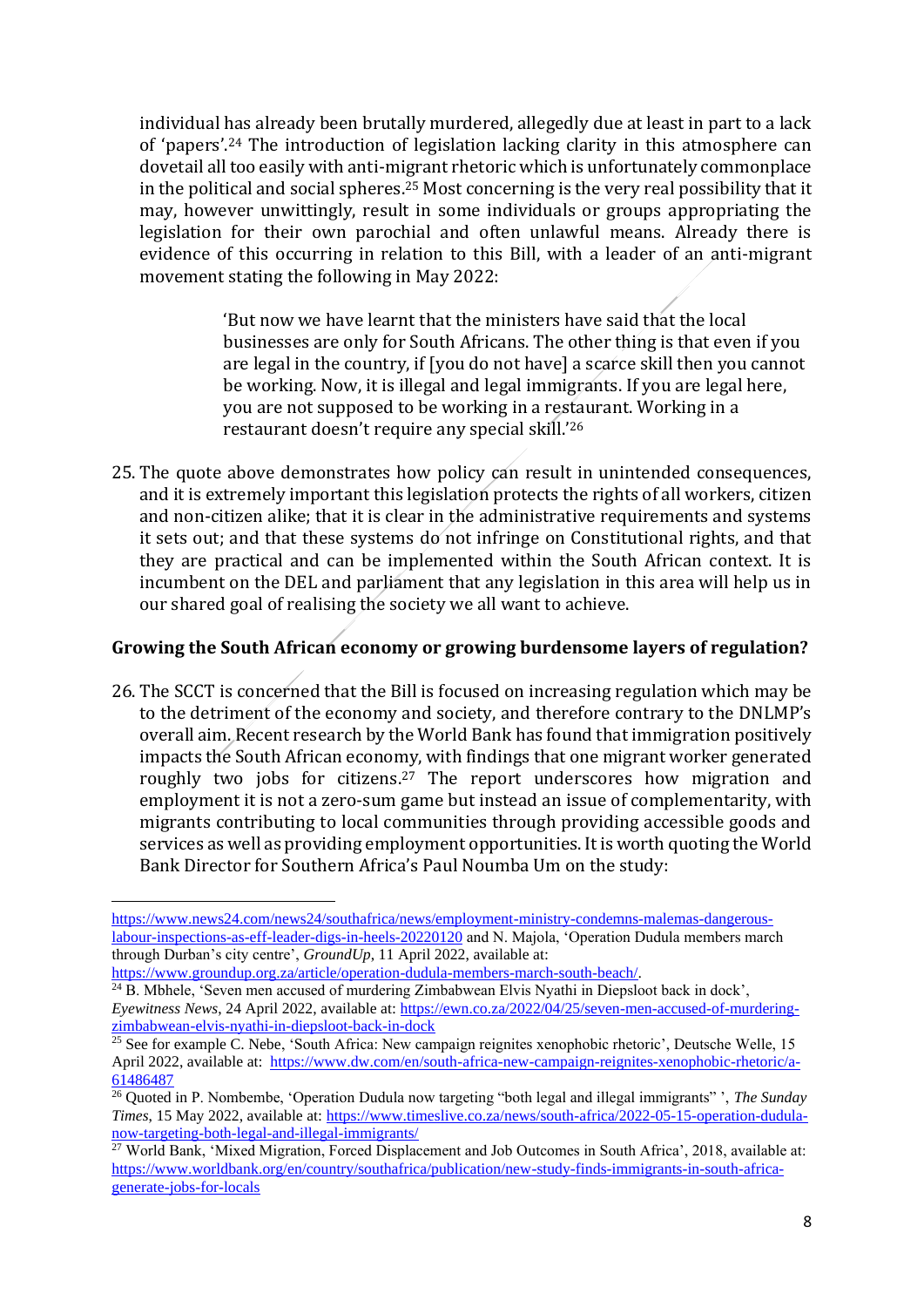'This study provides strong empirical evidence on an issue that is a priority to the Government of South Africa – jobs … [w]e hope this analysis can inform policy that enhances the developmental opportunities for locals, migrants, refugees and the wider economy – while being cognizant of perceptions of locals.'

- 27. While this study is cited in the DNLMP, its findings appear to be disregarded in the substance of the provisions of the Bill. The removal of foreign nationals from particular sectors of the economy, or particular geographical regions, is unlikely to automatically result in job creation for citizens. On the contrary, it could very well be detrimental to our recovering and fragile economy. This has been the outcome of similar policies enacted elsewhere in the world, where exclusionary policies aimed at protecting employment opportunities for citizens were ineffective and instead are more known for gross human rights violations. We note here the experience of the United States when it sought to increase employment among citizens in a period of high unemployment. A study on this policy found that the US government policy of repatriating Mexican nationals (as well as Mexican-American citizens) to create jobs for citizens during a time of economic stress in the 1930s did not have 'any expansionary effects on native employment' but instead 'had no effect on, or possibly depressed, employment and wages'. The policy did have severe negative social costs to the extent that the state of California passed the Apology Act for the 1930s Mexican Repatriation Program in 2005. This highlights the potential long-term impact of illconceived policies. 28
- 28. Beyond potential unintended consequences within South Africa, we also note that this proposed legislation may have international and regional consequences as evidenced in the aftermath of previous xenophobic outbreaks.<sup>29</sup>
- 29. Again, we remain concerned that this proposal might have severe unintended consequences across society and implore the DEL to guard against such an outcome.

### **Costing**

30. We note that the Bill has not been costed nor does the DNLMP address the issue of funding. We are concerned about this omission as the documents propose a range of new duties, obligations, and policy mechanisms. Should these proposals go into effect, they will further require interdepartmental planning, cooperation, and operations, particularly with the DHA, that will necessarily involve added costs.

<sup>&</sup>lt;sup>28</sup> See for example J. Lee et al, 'The Employment Effects of Mexican Repatriations: Evidence from the 1930s', National Bureau of Economic Research Working Paper 23885, 2017. The study found that the US government policy of repatriating Mexican nationals (as well as Mexican-American citizens) to create jobs for citizens during a time of economic stress in the 1930s did not have 'any expansionary effects on native employment' but instead 'had no effect on, or possibly depressed, employment and wages'. The policy did

<sup>&</sup>lt;sup>29</sup> See for example reports of protests against South African companies in the aftermath of xenophobic violence: 'South Africans chased out of Mozambique', News24, 17 April 2015, available at:

[https://www.news24.com/News24/South-Africans-chased-out-of-Mozambique-20150417;](https://www.news24.com/News24/South-Africans-chased-out-of-Mozambique-20150417) and K. Madisa, 'MTN confirms attacks and closure of its outlets in Nigeria', The Sowetan, 4 September 2019, available at: [https://www.sowetanlive.co.za/news/south-africa/2019-09-04-mtn-confirms-attacks-and-closure-of-its-outlets](https://www.sowetanlive.co.za/news/south-africa/2019-09-04-mtn-confirms-attacks-and-closure-of-its-outlets-in-nigeria/)[in-nigeria/.](https://www.sowetanlive.co.za/news/south-africa/2019-09-04-mtn-confirms-attacks-and-closure-of-its-outlets-in-nigeria/)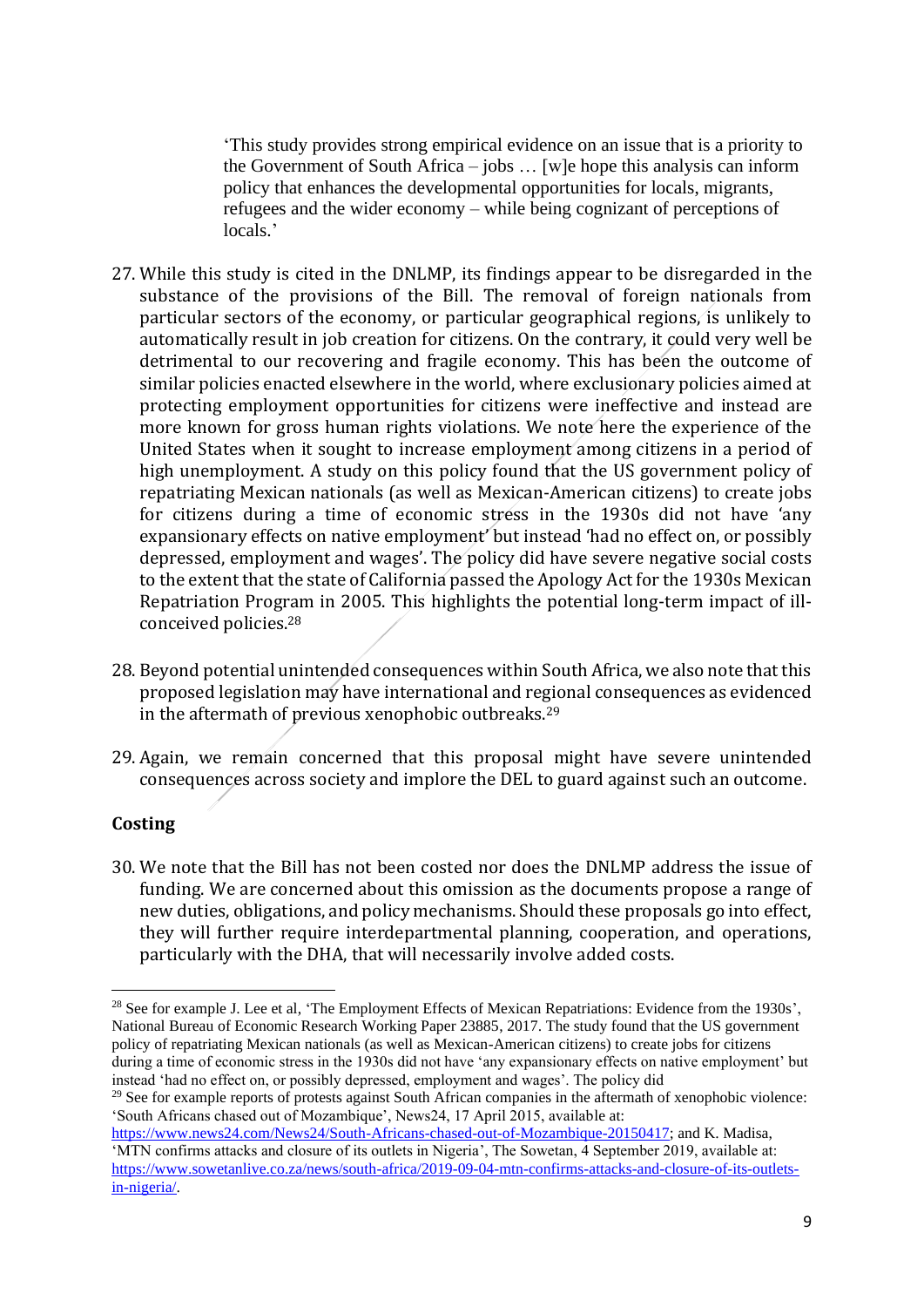31. The SCCT is concerned that underfunded policy and legislation, particularly when dealing with complex and emotive issues, is almost guaranteed to be ineffective and will certainly give rise to our concerns listed above in relation to inadvertently promoting xenophobia, fostering conditions for corruption, and adding administrative burdens to our economy. We therefore highlight the need for the DNLMP and the Bill's real financial and material costs to be explored and debated in a transparent manner.

### **SPECIFIC COMMENTS**

32. In this section, we set out our comments on specific aspects of the Bill concerning definitions, the obligations placed on employers, punitive mechanisms, skills transfers, the establishment of a Quota system, and the powers of Labour Inspectors.

#### *Comments on proposed amendment to definition of foreign national*

- 33. The Bill proposes to redefine a 'foreign national' as an individual who is not a South African citizen, a permanent resident or 'has not been granted recognition as a refugee in terms of the Refugees Act'. While we support the inclusion of recognised refugees, not being considered as foreign nationals in terms of the Bill, as outlined above, this definition fails to consider case law outlining asylum seeker rights and their specific position within the context of South Africa's refugee system. The proposed definition would impact many asylum seekers who have bona fide refugee claims but are mired in the DHA's inefficient adjudication process. The definition is thus wrong in law and fails to consider the on-the-ground realities of the asylum process.
- 34. Similarly, there are other vulnerable migrants that ought not to be treated as foreign nations. For instance, cross border migrants who are survivor of human trafficking. Such survivors who are crucial witnesses for the State in combatting the Trafficking in Persons would fall under the definition of foreign nationals and would be subject to the Bill's application if enacted in its current form
- 35. The SCCT recommends the insertion of asylum seekers, recognised refugees, cross border migrant survivors of human trafficking and other vulnerable migrants as those that do not constitute foreign nationals for the purposes of the bill and act once brought into force.

### *Comments on the obligation of an employer in determining legal status in the employment of foreign nationals*

- 36. Clause 12A(2)(a) states that any person who employs a foreign national must *'ascertain that the foreign national is entitled to work in the Republic and is entitled to perform the work in which they are employed'.*
- 37. The wording of the section is vague. It is suggested that the Immigration Act provides guidance in relation to determinations over a person's legal status and right to work. Section 38(2) of the Immigration Act states an employer *'shall make a good faith*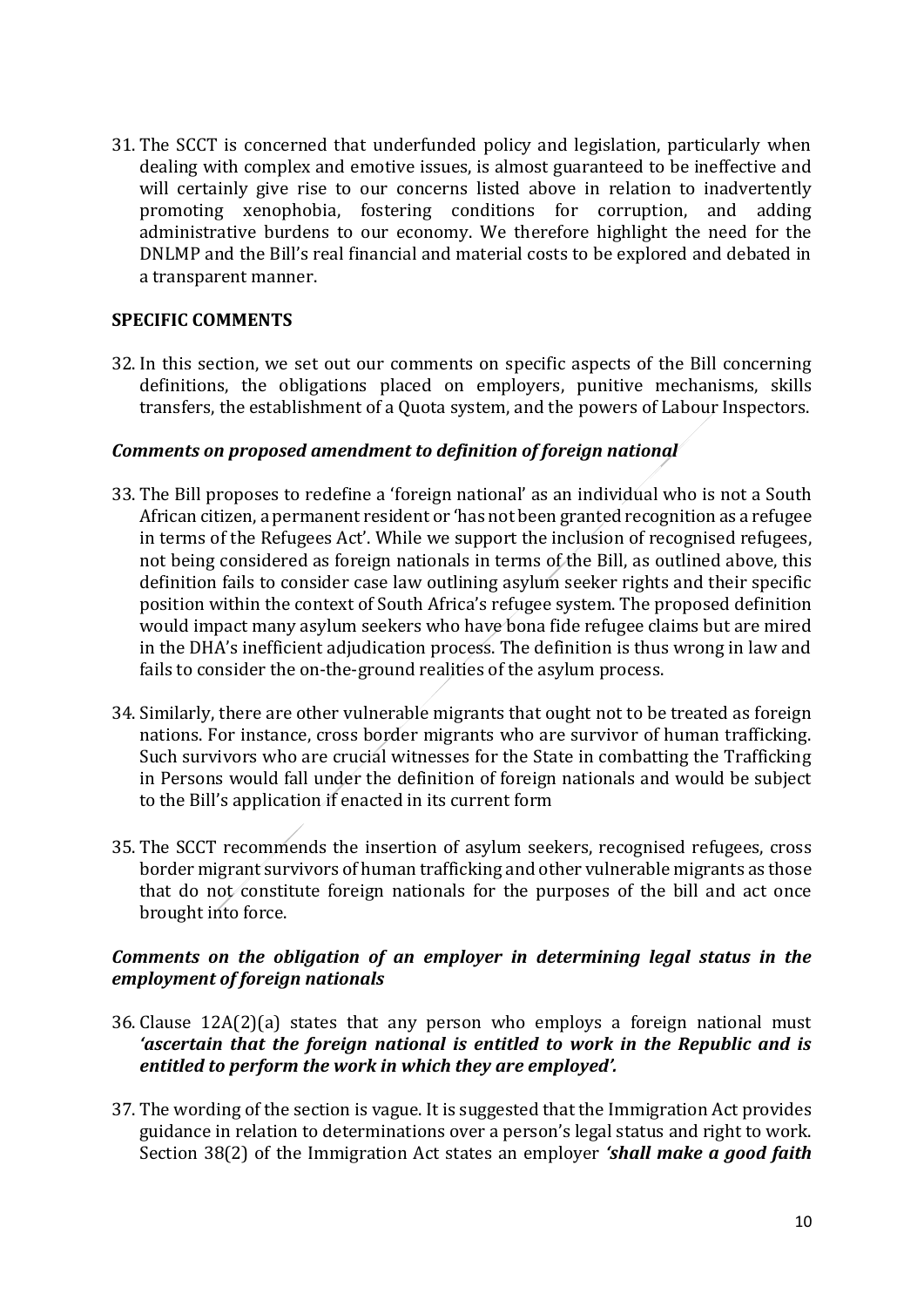### *effort to ascertain that no illegal foreigner is employed by him or to ascertain the status or citizenship of those whom he or she employs'.*

- 38. Section 38(3) of the Immigration Act further outlines procedures to address those employers found to be unlawfully employing a foreigner, including consideration of whether the employer undertook a good faith effort to verify status, and provides for more strict compliance for those persons or organisations that employ more than five employees or that have been found guilty of a prior offence.
- 39. Our concern is that the lack of clarity surrounding the documentation issued to foreign nationals by the DHA, coupled with punitive legislation, may result in employers becoming de facto immigration inspectors performing immigration control initiatives without being equipped with the resources or ability to verify documents effectively.
- 40. In recent months, the Employment Access Programme (EAP) at the SCCT has encountered a number of issues in this regard which are illustrative. Late last year, the DHA announced it would not renew Zimbabwean Exemption Permits (ZEP), a programme by which some 180,000 individuals had been issued visas to conduct work since 2010. Despite an announcement by DHA that there would be a one year grace period given ZEP holders, and that they retained all rights associated with their now-expired permits, a number of issues have arisen. The EAP has encountered situations where employers fired ZEP holders for being 'illegal foreigners' and other cases where, despite meeting the job criteria, were not hired for positions due to perceptions of their 'illegal' status. Similar scenarios have played out in regards to expired asylum and refugee permits/visas due to the Covid-19 lockdown, and we submit such a confusing and dynamic context makes this proposed provision difficult to implement.
- 41. It is submitted that the current Bill should align with the Immigration Act and ensure employers undertake a 'good faith' effort to determine legality of an applicant. Such a wording would fall under the Bill and DNLMP's aim of establishing a 'rights-based' labour policy that would ensure employers conduct due diligence in hiring foreign nationals and would also protect the rights of workers.

## *Comments on the obligation that employers must satisfy themselves that 'there are no persons in the Republic, other than foreign nationals, with the requisite skills to fill the vacancy, before recruiting a foreign national to occupy such vacancy'*

42. Clause 12A(2)(b) is not only vague how such a search might be done, it would add a further administrative burden to employers and would exclude significant numbers of low-skilled migrants who would have difficulty demonstrating they possess skills that a South African would lack. Further, complex and confusing requirements are likely to harm economic activity and restrict the rights of non-nationals through bureaucratic default. The lack of clarity regarding which businesses may be subjected to this subsection is concerning. As it is written, it appears that a small to mediumsized employer would be required to undertake a national search for any position regardless of the skills required.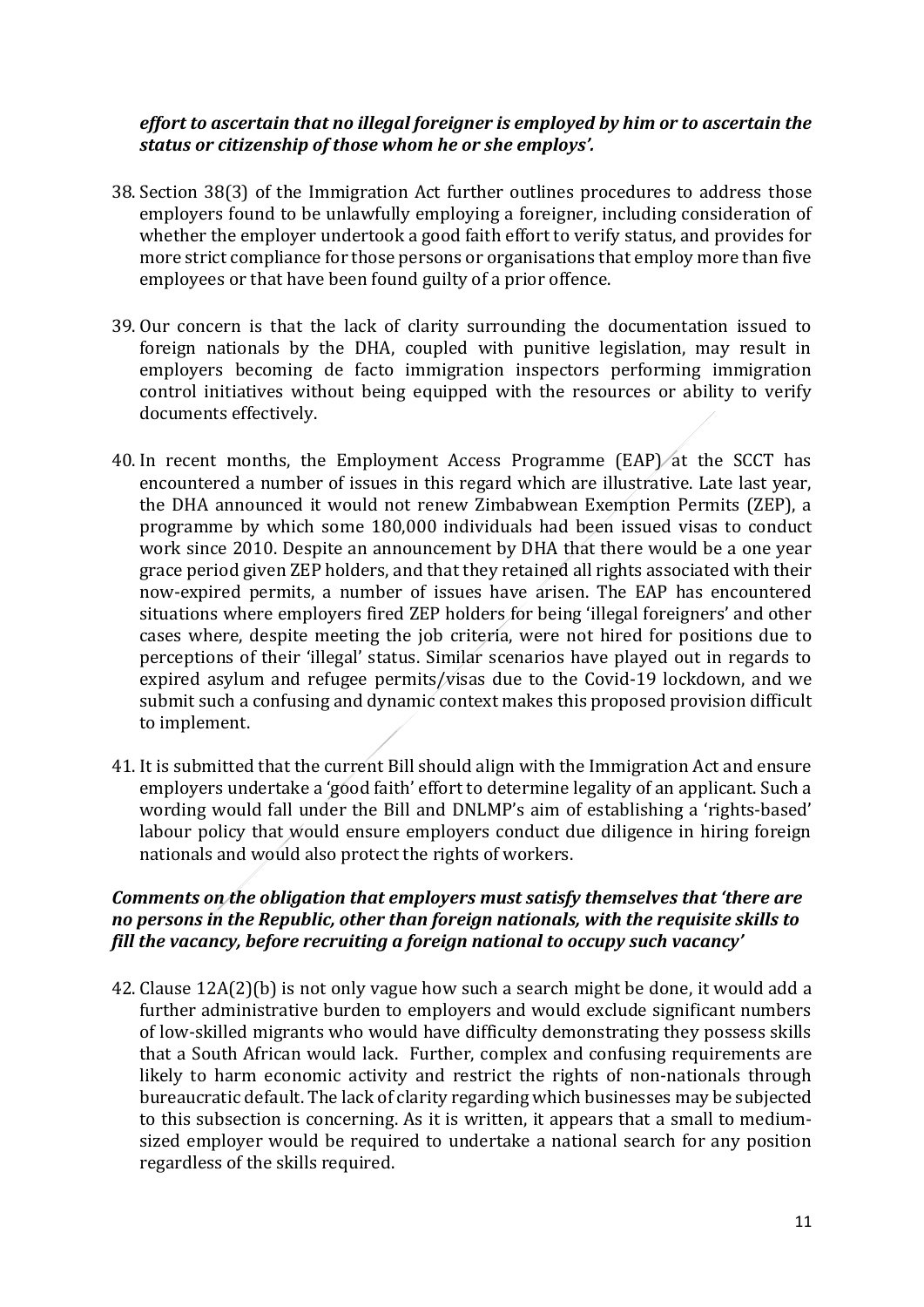- 43. The standard proposed, namely that an employer must 'satisfy themselves that there are no persons in the Republic, other than foreign nationals' is an impossible standard to comply with in any meaningful way. Equally concerning is how it would undermine the NLMP's emphasis on regional integration and increasing avenues for legal migration. In this sense, the Bill contradicts the NLMP's policy aims and this should be reconciled.
- 44. The experience of the EAP at the SCCT is again illustrative of the possible complications. The EAP engages with employers through its Job Placement Project, and in particular SMMEs, around the recruitment of staff. Many have limited resources and capacity to source candidates locally, and usually use sites such as Gumtree.co.za to advertise. This is because their need is usually urgent but also due to limited resources and such sites provide a convenient option to attract qualified candidates. Most employers are not hiring candidates based on what the nationality of the employee is or what type of ID they hold, as long as they have the valid documentation; they are looking for reliable candidates who have the relevant skills to perform the required tasks. Should they be required to comply with an administratively burdensome system, productivity will be lost, employers outputs frustrated, and job seekers will face further obstacles to securing employment.

### *Comments on Skills transfers*

- 45. Clause 12(A)(2)(c) of the Bill proposes that any person who employs a foreign national must 'prepare a skills transfer plan in respect of any position in which a foreign national is employed.'
- 46. In principle we agree that skills transfers, upskilling, and knowledge transfer is positive for all individuals involved. However, legislating that every foreign national employed must have a skills transfer plan is an unnecessary burden on employers and creates the odd situation where a foreign national would make themselves redundant. In some sectors, this makes little practical sense, and in practice we do not foresee much positive benefit from such legislation.
- 47. The SCCT submits that there are more efficient means to address this issue that do not involve legislation or burdensome regulations. One example are the business courses run by Somali entrepreneurs in the Western Cape which provide a platform for meaningful engagement between citizens and non-citizens.<sup>30</sup> Such interactions are critical for not only a grass-roots 'skills transfer' mechanism but also for increasing understanding and reducing xenophobic attitudes.<sup>31</sup> We are certain there are other worthy initiatives across the country that we could support and learn from.
- 48. The SCCT therefore recommends that this aspect of the Bill be removed and that the DEL supports other means to achieve this important task.

<sup>30</sup> B. Payi, 'Somali entrepreneurs propose win-win dialogue', *Weekend Argus*, 8 September 2019, available at: https://www.iol.co.za/news/south-africa/western-cape/somali-entrepreneurs-propose-win-win-dialogue-32580280

<sup>31</sup> See the SCCT's short documentary film *Spaza* which details Somali life in South Africa, how they approach their businesses, their business skills courses, and the learning outcomes of these courses. Available at: <https://www.youtube.com/watch?v=hGRBblL8i5c&t=10s>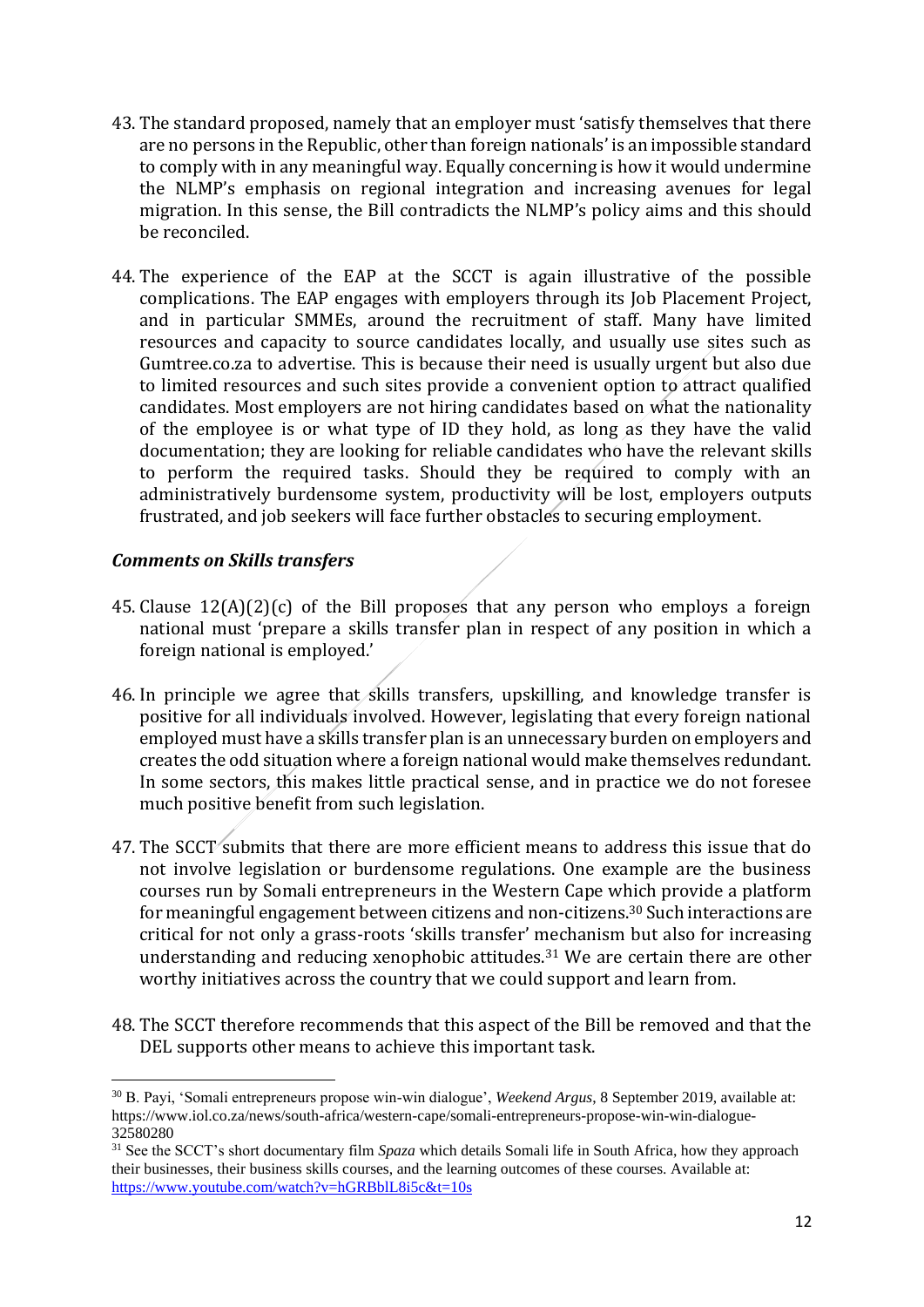### *Comments on the introduction of Quotas for employment of foreign nationals*

- 49. The Bill proposes to establish a Quota system through 12B(1) which states that 'The Minister, after consulting the Board, may, by notice in the *Gazette*, specify a maximum quota for the employment of foreign nationals in any sector.' We are concerned that a quota system would effectively make employment impossible for many foreign nationals, resulting in a system that would violate their right to dignity as outlined above in paragraphs 11 - 20. It would also undercut the aims of the DNLMP to create a more equitable and rights-based environment for employment. We have further concerns that enforcing such a Quota system may lead to increased inefficiencies in job creation as well as increase the possibilities for corruption.
- 50. Much of the specifics of the proposed Quota system are left to be determined by regulations, published by the Minister, which is welcomed given its importance. However, it is our view that the potential economic, social and political costs of a Quota system far outweigh any positive gains and we therefore recommend this aspect of the Bill be removed.
- 51. Should the Quota system remain in the Bill clause 12B(5) states that the Minister must take into account
	- (a) the purpose of the Act, as set out in section  $2(1)(h)$ ;

(b) the availability of the requisite skills, including critical skills, among South African citizens, permanent residents or refugees who are available to work in the sector; or

(c) the Republic's obligations to permit foreign nationals to work in terms of any international agreement, which is binding upon the Republic in terms of section 231 of the Constitution.

In terms of subsection (a) the purpose of the act must be considered which is to **facilitate** and as the bill adds to facilitate and regulate 'the employment of foreign nationals in the South African economy…' We submit that the introduction of quotas goes directly against the facilitation of foreign nationals despite this being the purpose of the legislation.

52. Clause 12B(5)(b) required that the Minister must take into account 'the availability of the requisite skills, including critical skills, among South African citizens, permanent residents or refugees who are available to work in the sector…' Cognisance of asylum seekers skills, survivors of human trafficking and other vulnerable migrants should also be considered as should the critical, high or essential skills of foreign nationals, particularly those currently in employment. There are a number of critically skilled foreign nationals who are working and crucial to South Africa's economy and similarly a number of highly skilled in fields such as engineering who are highly skilled and important for economic development albeit that they may not meet the recently increased critical skills thresholds and lastly essential workers who are foreign nationals including teachers, nurses and social workers who are part of the very fabric of South African society and must be considered by the minister. Hence we submit 12B(5)(b) should read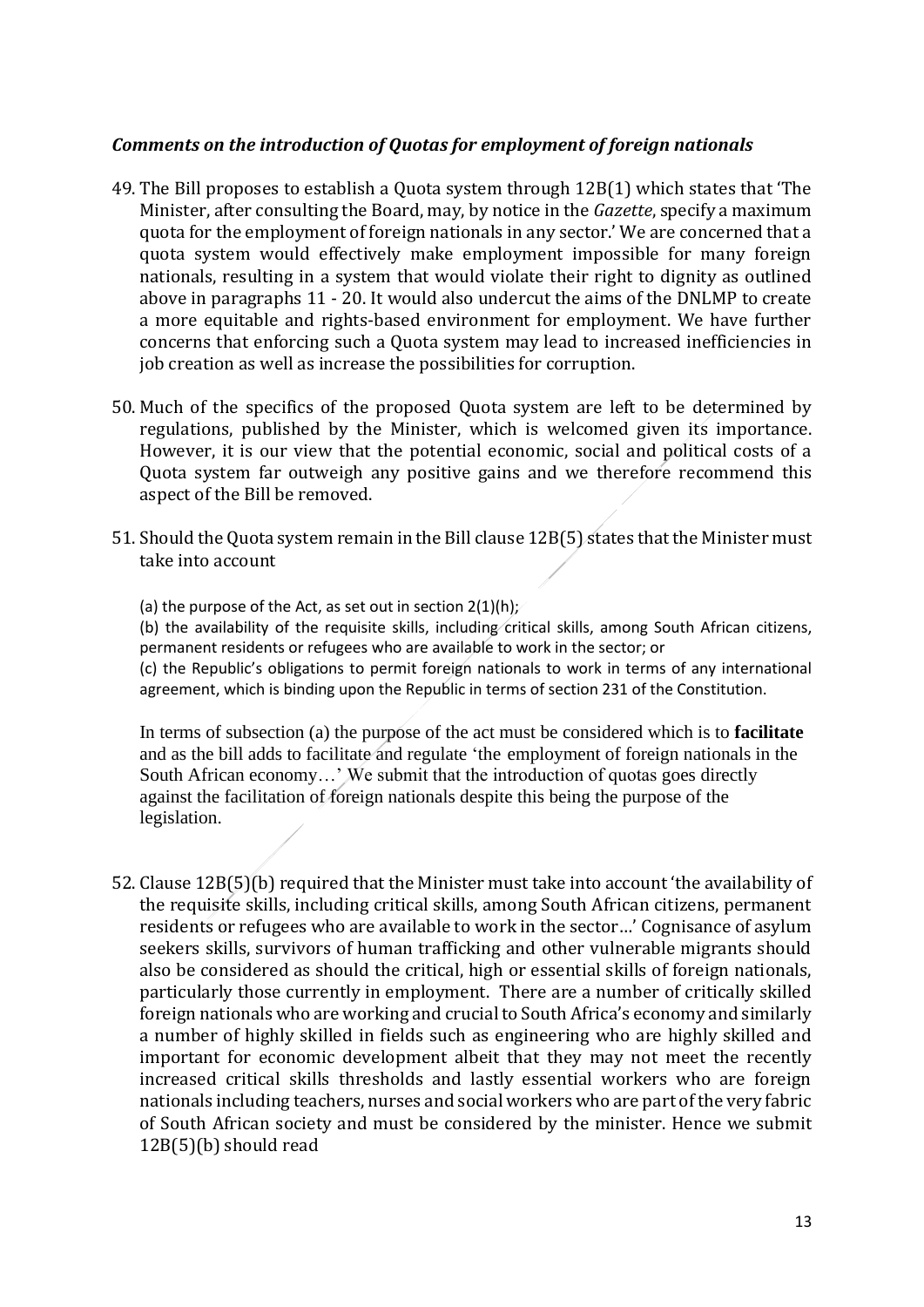'the availability of the requisite skills, including critical, *high or essential* skills, among South African citizens, permanent residents [or], refugees, asylum seekers, survivors of trafficking or other vulnerable migrants who are available to work in the sector and the presence of critical high and essential skills in foreign nationals currently working in the sector'

This also in line with the Employment Services Act 4 of 2014 section 7(1) which provides for the Minister, after consulting, establishing '*schemes to minimise the retrenchment of employees*' including foreign nationals in employment.

53. Clause 12B(5)(c) states that the Minister must take into account **'the Republic's obligations to permit foreign nationals to work in terms of any international agreement, which is binding upon the Republic in terms of section 231 of the Constitution.'** We recommend this be amended to include reference to Constitutional rights and domestic law obligations as below:

the Republic's obligations to permit foreign nationals to work in terms of any domestic legislation or international agreement, which is binding upon the Republic in terms of section 231 of the Constitution, and in line with the fundamental rights of foreign nationals as contained in the Constitution.'

## *Comments on fines under the Bill and the authorisation of labour inspectors to exercise powers in terms of the Immigration Act*

- 54. The proposed amendments to subsection 49(2) seek to increase fines from R50,000 to R100,000 and to amend the section to make such fines applicable to any 'person' as opposed to 'employer'.
- 55. The SCCT is concerned that the widening of scope may result in migrants being the target of fines. As outlined above in paragraphs 21 - 22, documentation issued by the DHA often lacks clarity regarding rights and validity. The SCCT submits that fining individuals for conducting work lawfully or even if unlawfully, would be misguided and impinge on the fundamental right to dignity. If this is the intent of the Bill, the SCCT does not believe it will pass constitutional muster. If not, we recommend that the Bill be more specific as to liability regarding fines limiting it to employers as in the original act.
- 56. Clause 49(5) of the Bill proposes that Minister and the Minister of Home Affairs may conclude an agreement in which labour inspectors may enforce provisions of section 38 of the Immigration Act as identified in that agreement. Our concern with the proposed amendment centres on the potential conflict inherent in bestowing such powers on labour inspectors between their core function to protect workers' rights and carrying out immigration enforcement powers which should rather falls under the mandate of immigration officials. As with our concerns around the Quota system and the problematic aspects of enforcement, an extra layer of bureaucracy may open up more avenues for corruption. And as referenced above, the inconsistency of documentation and variable practices make deciphering documentation a complex task. It is worth noting here that civil claims due to unlawful immigration enforcement actions by DHA officials are significant; a 2013 report found that at the time claims